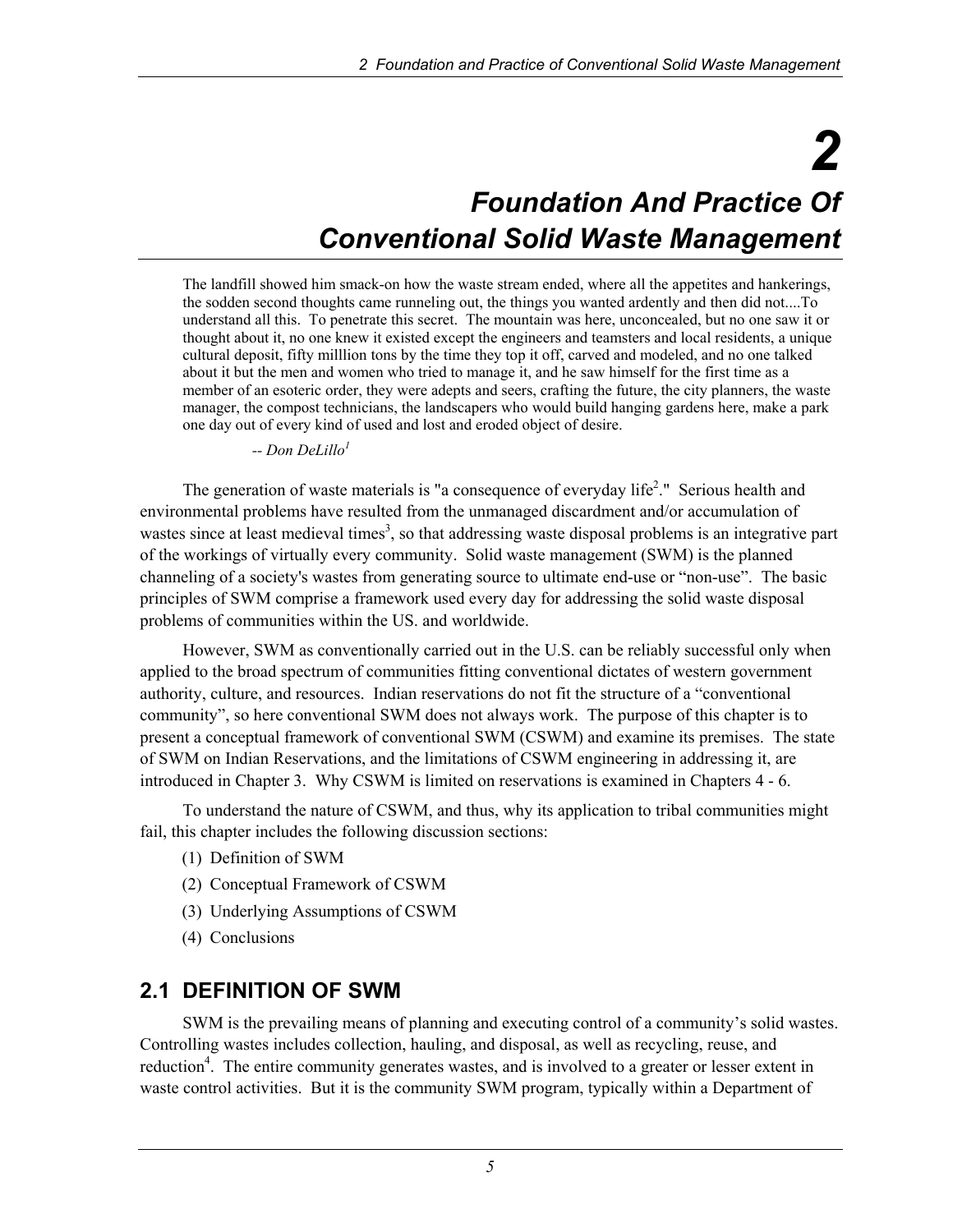Public Works for conventional communities, that manages the community's wastes, by planning how the waste is controlled, and ensuring the waste plan is implemented.

#### **Waste Services and Facilities**

Depending on community demographics, financial resources, and political and public directives, the program may operate its own waste services and facilities, or it may contract with, or oversee permitting of, private firms<sup>5</sup>. Not all waste-related businesses are overseen by the SWM program. Market forces can determine whether auxiliary waste businesses, such as metal scrap dealers, composting, used goods stores, and private materials recovery facilities (MRFs) locate in a community<sup>6</sup>. However, these businesses are used indirectly by effective SWM programs to control wastes by accounting and planning for their impact on the wastestream. Additionally, the program may have some oversight directly or indirectly through permitting requirements<sup>7</sup>.

## **Institutional Regulation**

Wastes are controlled for reasons of health, aesthetics, and public norms<sup>8</sup>. These factors generally are incorporated into institutionalized regulations emanating from local, state, and federal governments<sup>9</sup>. So, to a large degree, control of wastes is prescribed for the SWM program. Municipal and county ordinances, designed to meet state and federal mandates, as well as public concerns, may stipulate along with allowable disposal methods such details as collection days, waste container types and sizes, targeted recycling rates and materials, and prohibited articles<sup>10</sup>.

#### **Integrated Solid Waste Management**

Integrated Solid Waste Management (ISWM) is the use of a set of solid waste treatment, disposal, and/or prevention methods in a complementary manner<sup>11</sup>. For example, the choice of mandatory household collection with landfill disposal and voluntary paper, glass and aluminum recycling is common for suburban communities $1^2$ . The optimal set of waste alternatives is chosen based on minimizing costs, while meeting institutional and environmental constraints $^{13}$ .

## **Need for Enforcement and Education**

SWM is distinguished from other environmental engineering fields because community behavior is heavily involved. While water and wastewater are channeled through pipes, wastes are generated and discarded wherever, and however, according to public wont. Conventional SWM programs, therefore, include education and enforcement components to implement the chosen waste plan, through changing community disposal behavior<sup>14</sup>.

## **Community Involvement**

While the community creates the wastestream volume and location, and consequently the waste situations that must be managed, it is also involved in waste management in four ways. First, as described already, the community provides direct and auxiliary waste services. Some of these concerns are not market-driven; school education programs and group recycling drives can result in additional recycling or collection facilities. Second, certain organizations aid the SWM program in promoting sound waste disposal. These entities include schools, health departments, and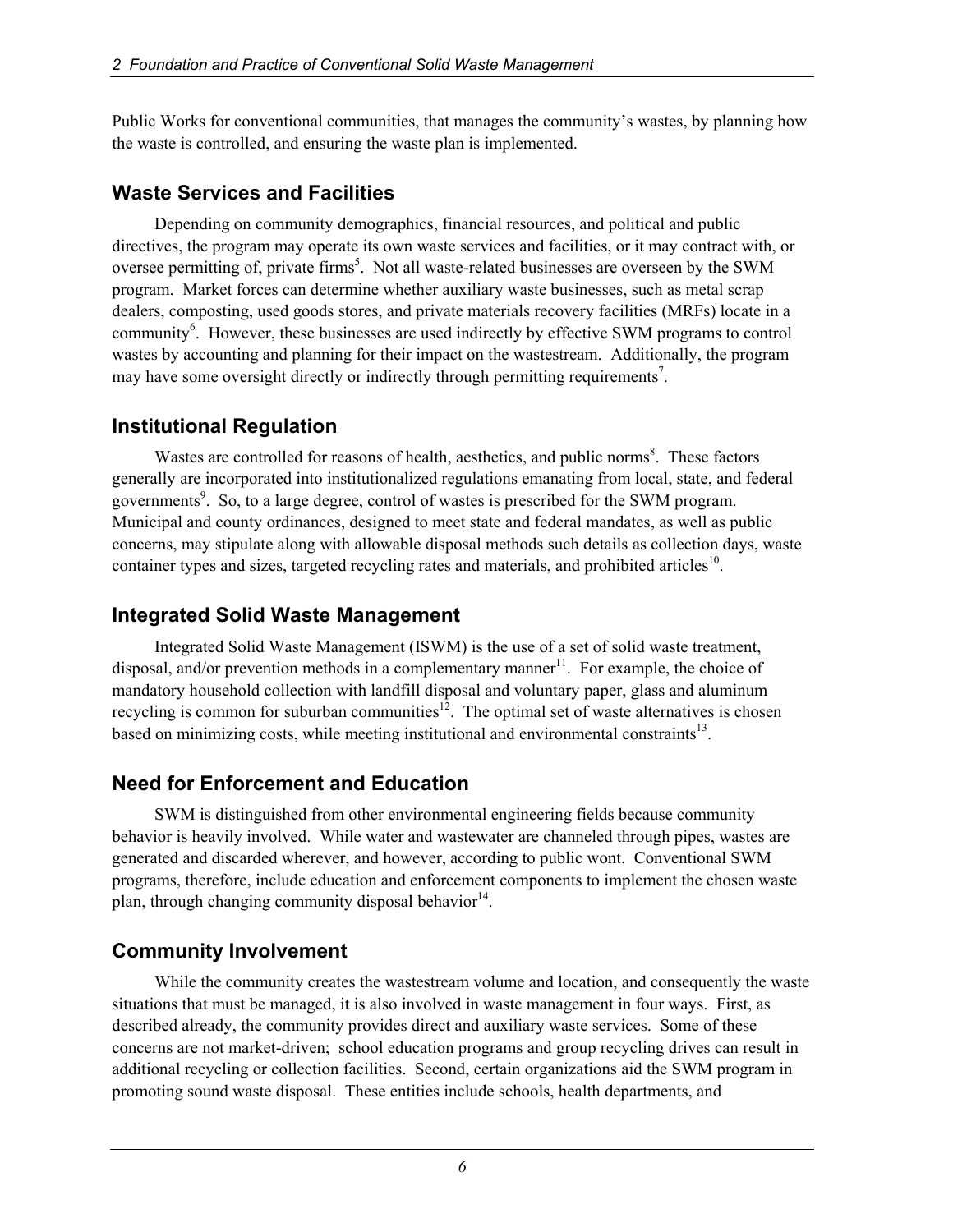environmental groups through education, and police and court systems through enforcement efforts. Third, commercial, public, private, and government bodies such as waste businesses, concerned citizens, and health departments affect how much waste is generated and what is done with it through political lobbying and/or its eventual regulatory outcome. Fourth, feeder and training organizations such as universities and SWM professional groups supply personnel and hence, ideas, to the SWM program and the governmental environmental agencies regulating it.

# **2.2 CONCEPTUAL FRAMEWORK OF CSWM**

A conceptual representation of conventional SWM for a typical communtiy is provided in Figure 2-1. As noted above, the responsibility of managing the community wastestream lies with the central SWM program. With its active planning and implementation of community waste management, what happens to the wastes is within the purview of this program, regardless of the community situation. The framework can be simplified to the basic elements of a conventional SWM program, shown in Figure 2-2. The focus of the simplified model is on the SWM program, with the general community waste situation implicit within program planning.

The basic nature of the model in Figure 2-2 facilitates comparative and general analysis on the wide range of diverse conventional and tribal communities, and is used in the remainder of this work. Note, however, community behavior is important for both conventional and tribal SWM programs because it creates the waste circumstances that must be dealt with. Essentially, for any waste situation, the local SWM program carries out mandates from the several levels of government agencies, including those dealing with health, SWM, and general environmental matters, as conceptualized in the top box of Figure 2.2. In the box below, central administrative functions and management decisions of the program are separated from the program's three practical functions, ISWM, enforcement, and education. In other words, the SWM manager's decisions are reflected in the "administration box", and enforcement, education and daily ISWM implementation are reflected in their respective boxes.

For example, the decision to construct a landfill is affected by regulatory requirements that prescribe to a large degree what the City Council and/or SWM program will be deciding. How the landfill is affected by administrative factors such as costs, jobs created, etc., are examined, as well as any impacts on enforcement, education, and ISWM. Enforcement and education might be considered in light of their greater need in convincing the community to use the new facility. In terms of ISWM, the landfill is compared with other alternatives and present services. Again, the model is quite general, and intended to demonstrate only the major aspects of SWM program decision making and plan implementation.

## **2.3 UNDERLYING ASSUMPTIONS OF CSWM**

The relevance of the above model to tribal SWM problems rests in several premises described briefly below. Discussion of each is elaborated upon in the next four chapters.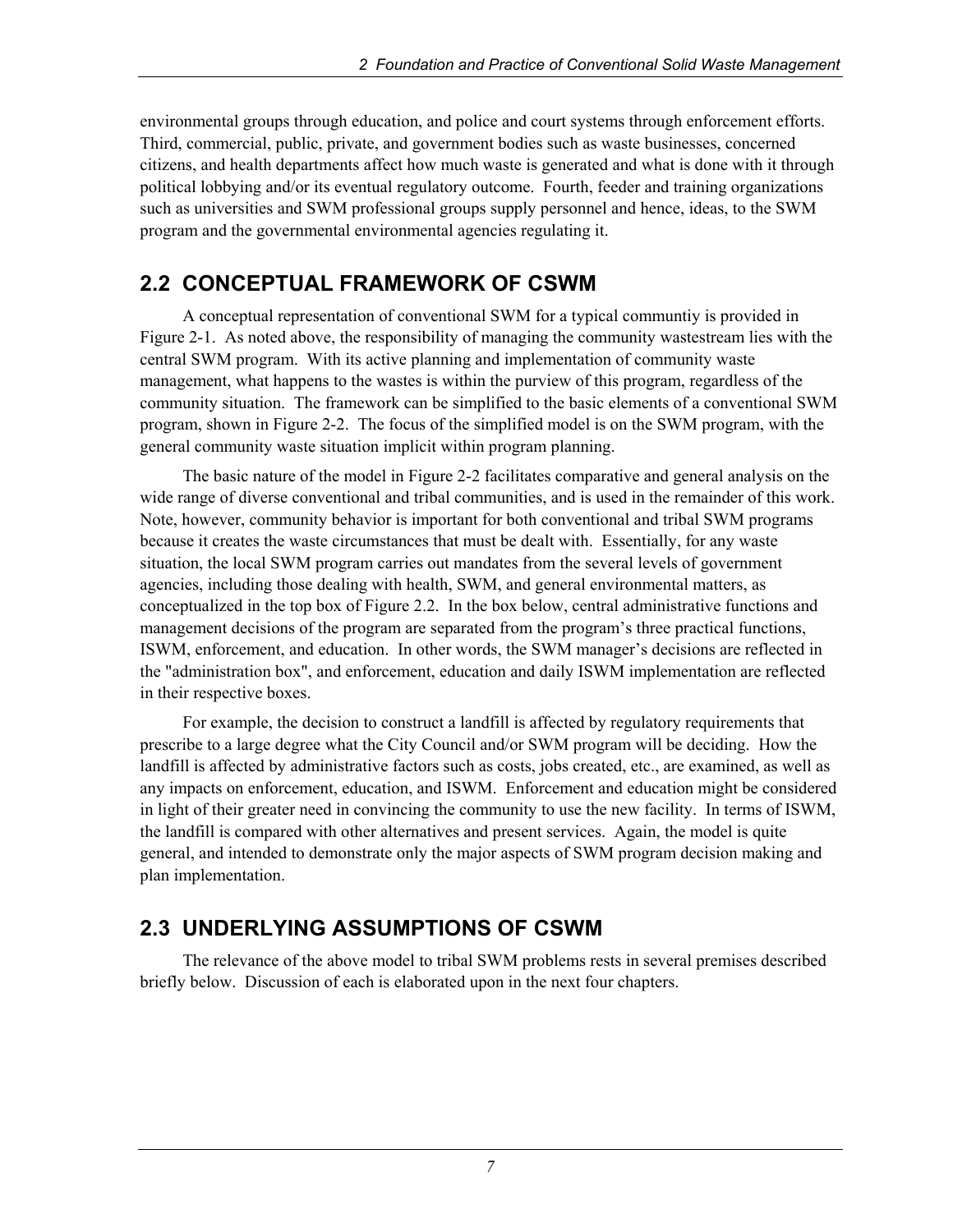

 Figure 2-1 Conventional community solid waste management.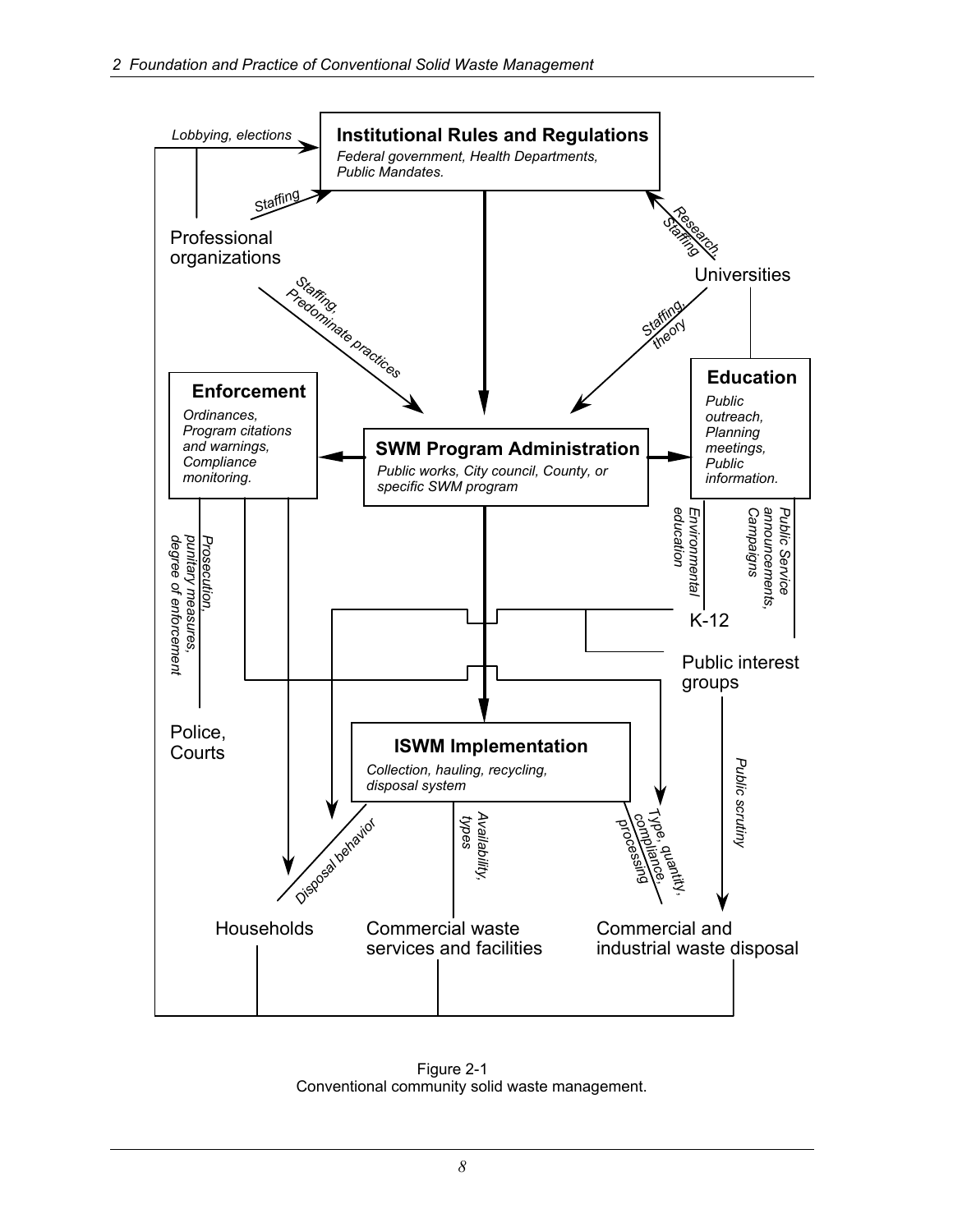

 Figure 2.2 Conceptual framework for a conventional solid waste management program.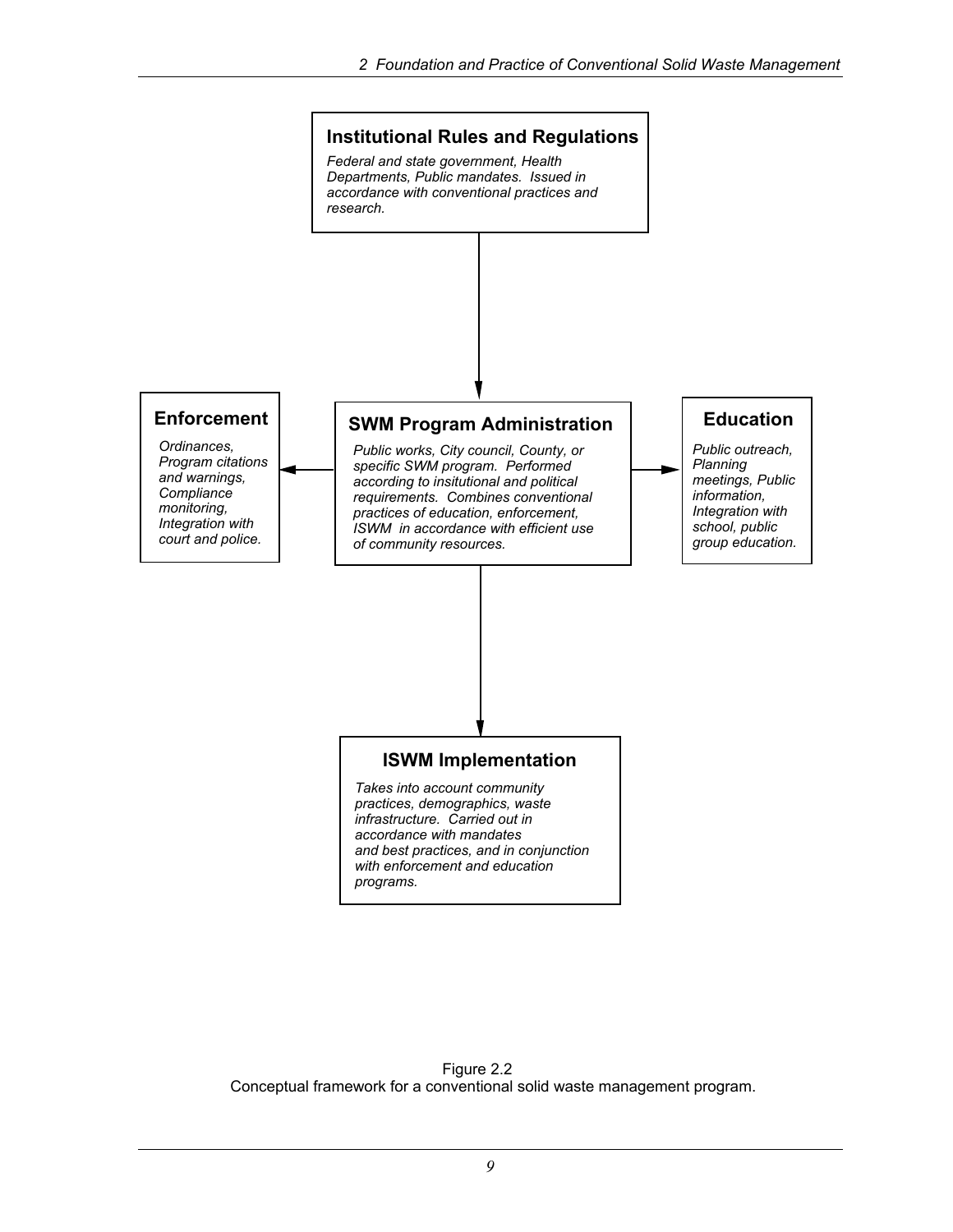## **Context**

The importance of context in the waste situation being handled is made clear in Chapter 4. What should be recognized is that conventional SWM lacks context; it is assumed to fit each community it is applied to<sup>15</sup>, an idea termed "universalistic"<sup>16</sup>. For example, while the use of ISWM may result in the choice of an incinerator for one community and a transfer station for another, the objective and procedure is the same, to minimize costs with respect to meeting institutional objectives. Wastestream characteristics are taken into account, but not intrinsic community characteristics.

## **Nature of Waste Management**

As detailed in Chapter 4, an important premise of ISWM is the linear and "specific" nature of how SWM is carried out and planned<sup>17</sup>. For each situation, an objective, usually cost minimization or waste reduction, is designated and tradeoffs are identified. A limited number of alternatives are evaluated, based only on concerns directly related to waste, such as waste quantities and costs. Once the information is gathered, how decisions are made is relatively fixed. One optimal choice, the least cost, or the most waste diverted, exists.

The nature of the program itself is also hierarchical, with specific positions for specific duties<sup>18</sup>. For example, a collection vehicle is designated for recyclables. The driver is designated for the vehicle and a particular route. A particular time and day is set for the particular route. The driver reports to a manager, the manager reports to the City Manager, the City Manager to the City Council. City SWM ordinances incorporate county SWM policies, which incorporate state rules, which incorporate federal guidelines.

## **SWM Authority**

Another premise of conventional SWM is that the SWM program has authority over the community and land for which it is responsible, and that it has the resource capacity to exercise that authority<sup>19</sup>. Such authority is automatic through the federal-state-county-city hierarchy. Where local authority is not capable, the higher level authority is responsible<sup>20</sup>. Further, community members must respond to the program authority through either the mechanisms of enforcement or education. Otherwise, control of the community waste situation is problematic.

## **Assumption of a Conventional Community**

The above general premises are attributes present in a conventional, "western-industrialized", community<sup>21</sup>. So, perhaps not surprisingly, CSWM assumes conventional community characteristics inherently. Indian Reservations differ substantially from conventional communities in a variety of ways associated with the above premises. The importance of a conventional community assumption when applying CSWM becomes apparent in subsequent chapters. Because tribes face different SWM circumstances from conventional communities, CSWM engineering to be inappropriate in many reservation situations.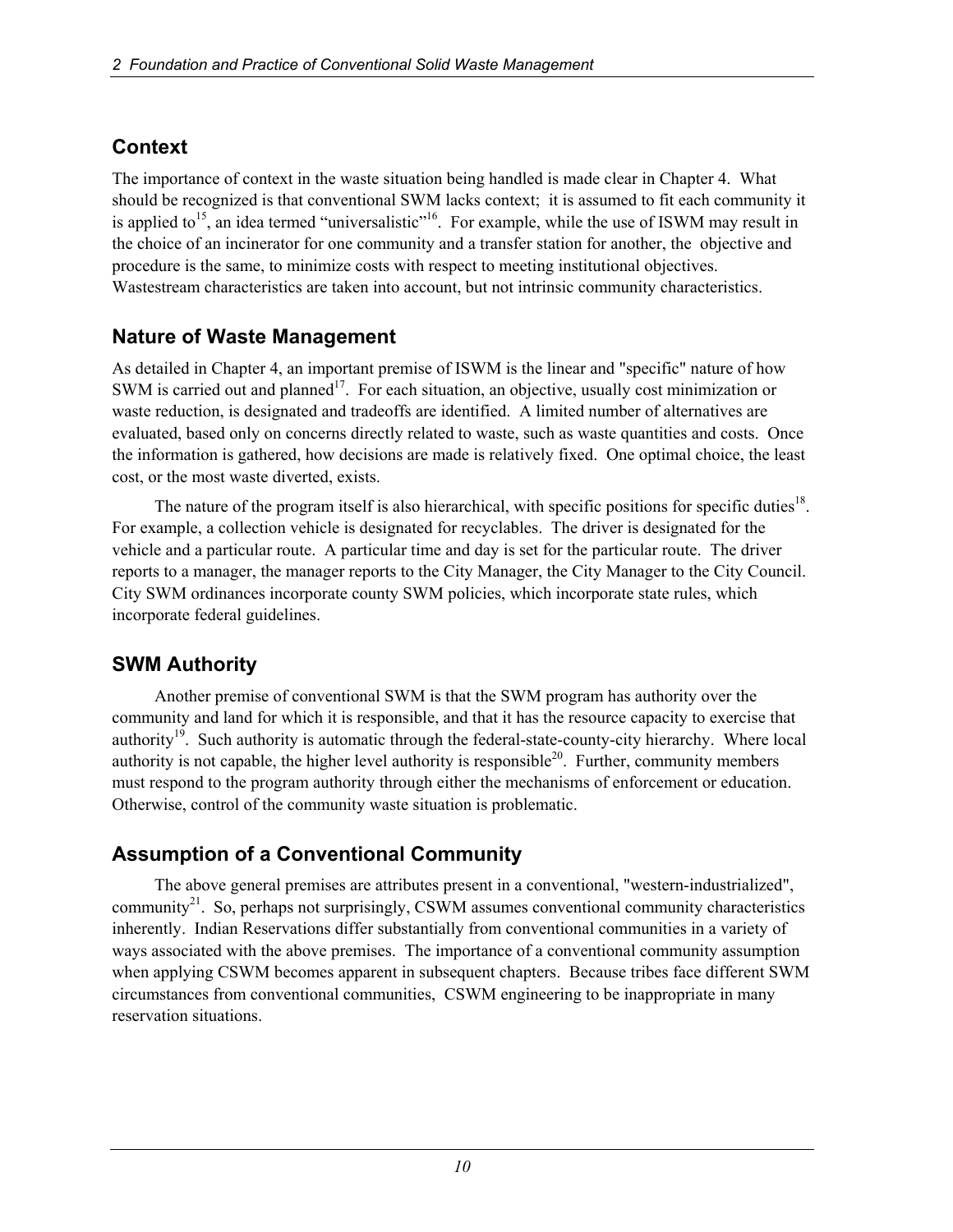# **2.4 CONCLUSIONS**

The majority of communities in the U.S. practice CSWM engineering to handle their waste problems. While the community is inherently involved in waste management, the SWM program ensures a sound and workable waste plan is implemented. From the perspective of the program, the basic components involved are institutional and societal regulations and the agencies that set them, the local administration of the SWM program, and the functional program components of ISWM, enforcement, and education. While quite general, a conceptual model of CSWM is based nevertheless on several premises. A lack of situation context, hierarchical decision making, and full and capable authority over the community are assumed. These assumptions are characteristic of conventional ("western-industrial") communities. The focus of the remainder of this study is on tribal communities -- how they differ from conventional communities in regards to SWM, and how these differences prevent CSWM from working properly and contribute to the present state of SWM on reservations.

- 3 Ibid. Accumulated wastes thrown into city streets and stored in homes fed and housed a flea-infested rat population, ultimately causing the dramatic spread of the Bubonic Plague that wracked Europe's cities in the 14th Century.
- 4 40 CFR § 256.02.
- 5 Environmental Protection Agency, *Decision-nakers guide to solid waste management,*  Solid Waste and Emergency Response (OS 305) EPA/530-SW-89-072, 1989.
- 6 California Integrated Waste Management Board, Waste Prevention and Market Development Division, http:www.ciwmb.ca.gov
- 7 Environmental Protection Agency, *Decision-Makers Guide To Solid Waste Management, supra* note 5.
- 8 Tchobanoglous, G., H. Theisen, S. Vigil, *Integrated Solid Waste Management, supra* note 2.
- 9 Ibid.

l

- 10 40 CFR Parts 241, 243, 256.
- <sup>11</sup> Tchobanoglous, G., H. Theisen, S. Vigil, *Integrated solid waste management, supra* note 2.
- 12 Biocycle Nationwide Survey, "The state of garbage in America", *Biocycle*, 54- 61, April 1996.
- 13 Solid Waste Association of North America, *Introduction to managing integrated municipal solid waste systems,* Course Manual, Pub # GR-G 002.7, June 1995.

<sup>1</sup> From DeLillo, D., *Underworld,* Simon & Schuster, New York, 1997.

<sup>2</sup> Tchobanoglous, G., H. Theisen, S. Vigil, *Integrated solid waste management: Engineering principles and management issues* , McGraw-Hill Inc, 1993.